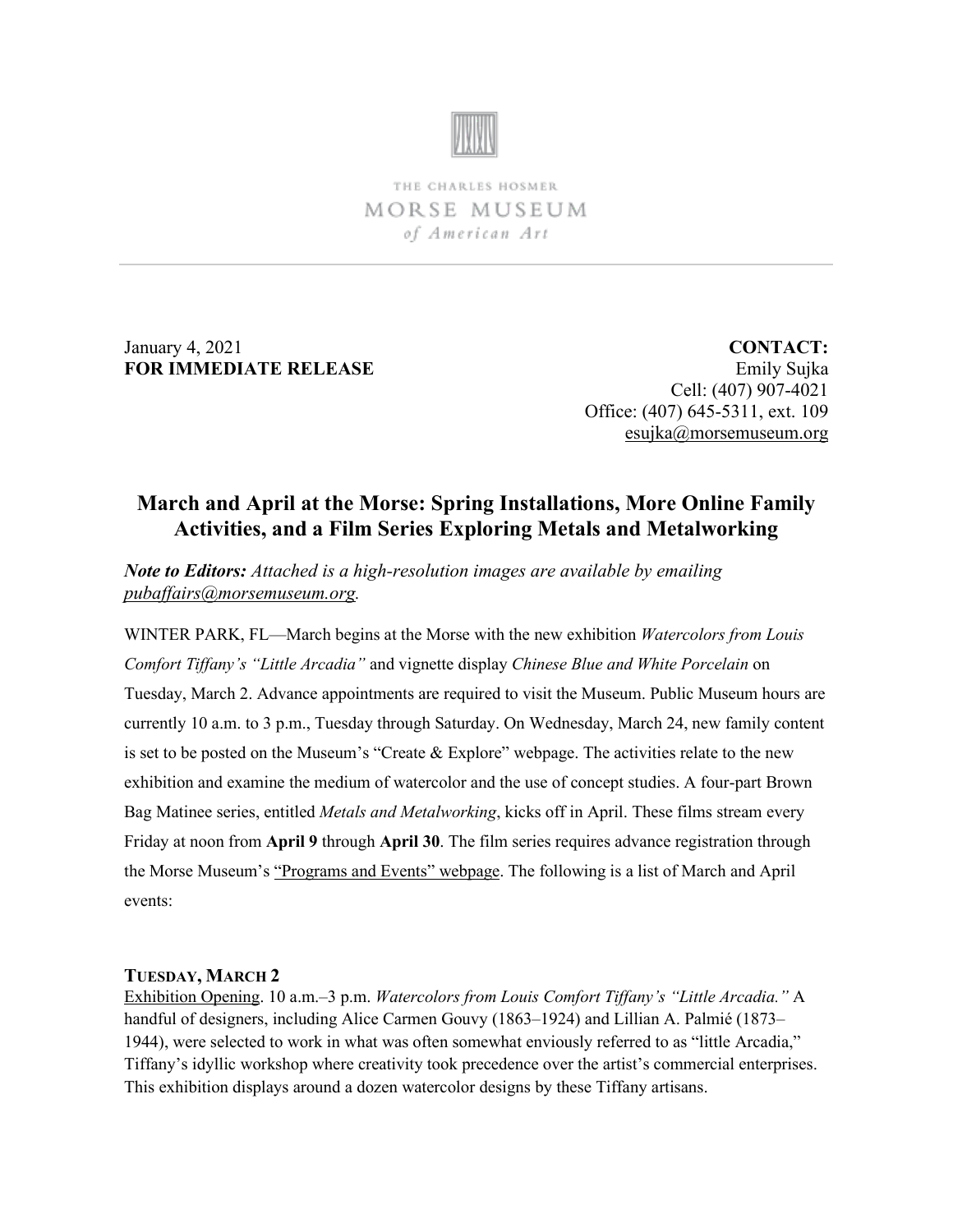Vignette Opening. 10 a.m.–3 p.m. *Chinese Blue and White Porcelain.* In the 18th century, two regional variations of Chinese porcelain—Canton and Nanking (both produced in the port city of Guangzhou)—emerged. The industry served Westerners eager to add an exotic element to their dining rooms. Artists like Louis Comfort Tiffany (1848–1933) and James Abbott McNeill Whistler (1834– 1903) cherished Chinese ceramics and, in many cases, centered some of their most famous interiors around them. The Morse vignette features these precious and still avidly collected Asian ceramic pieces. These objects have been drawn from the recent donation to the Morse Museum by the Abberger family of life-long Orlando residents Dr. Benjamin L. Abberger and Nancy Hardy Abberger's collection.

### **WEDNESDAY, MARCH 24**

Online Family Activities. Learn about the medium of watercolor and ways to make designs for your own, personal "little Arcadia." Online. Free.

### **FRIDAY, APRIL 9**

Friday Brown Bag Matinee. Noon. *Treasures of the Earth: Metals* (54 minutes). The versatilities and strengths of metals has made them an important part of societies for thousands of years. This series looks at a variety of metals, including iron, copper, and steel, and the ways they have impacted our daily lives and our artistic perceptions of beauty. Virtual. Space limited. Registration is required. Free.

## **FRIDAY, APRIL 16**

Friday Brown Bag Matinee. Noon. *Empires of Industry: Andrew Carnegie and the Age of Steel* (50 minutes). Virtual. Space limited. Registration is required. Free.

## **FRIDAY, APRIL 23**

Friday Brown Bag Matinee. Noon. *Empires of Industry: War of the Copper Kings* (47 minutes). Virtual. Space limited. Registration is required. Free.

## **FRIDAY, APRIL 30**

Friday Brown Bag Matinee. Noon. *Craft in America (Season 5): Forge* (53 minutes). Virtual. Space limited. Registration is required. Free.

For all those who would like to continue to visit the Museum virtually from home, the Morse offers many opportunities. The Morse Museum's website includes online activities, videos, and an audio tour. The Museum actively posts images and information about featured works of art on its [Facebook,](https://www.facebook.com/morsemuseum/) [Instagram,](https://www.instagram.com/morsemuseum/) [Pinterest,](https://www.pinterest.com/morsemuseum/) and [Twitter](https://twitter.com/MorseMuseum?ref_src=twsrc%255Egoogle%257Ctwcamp%255Eserp%257Ctwgr%255Eauthor) pages.